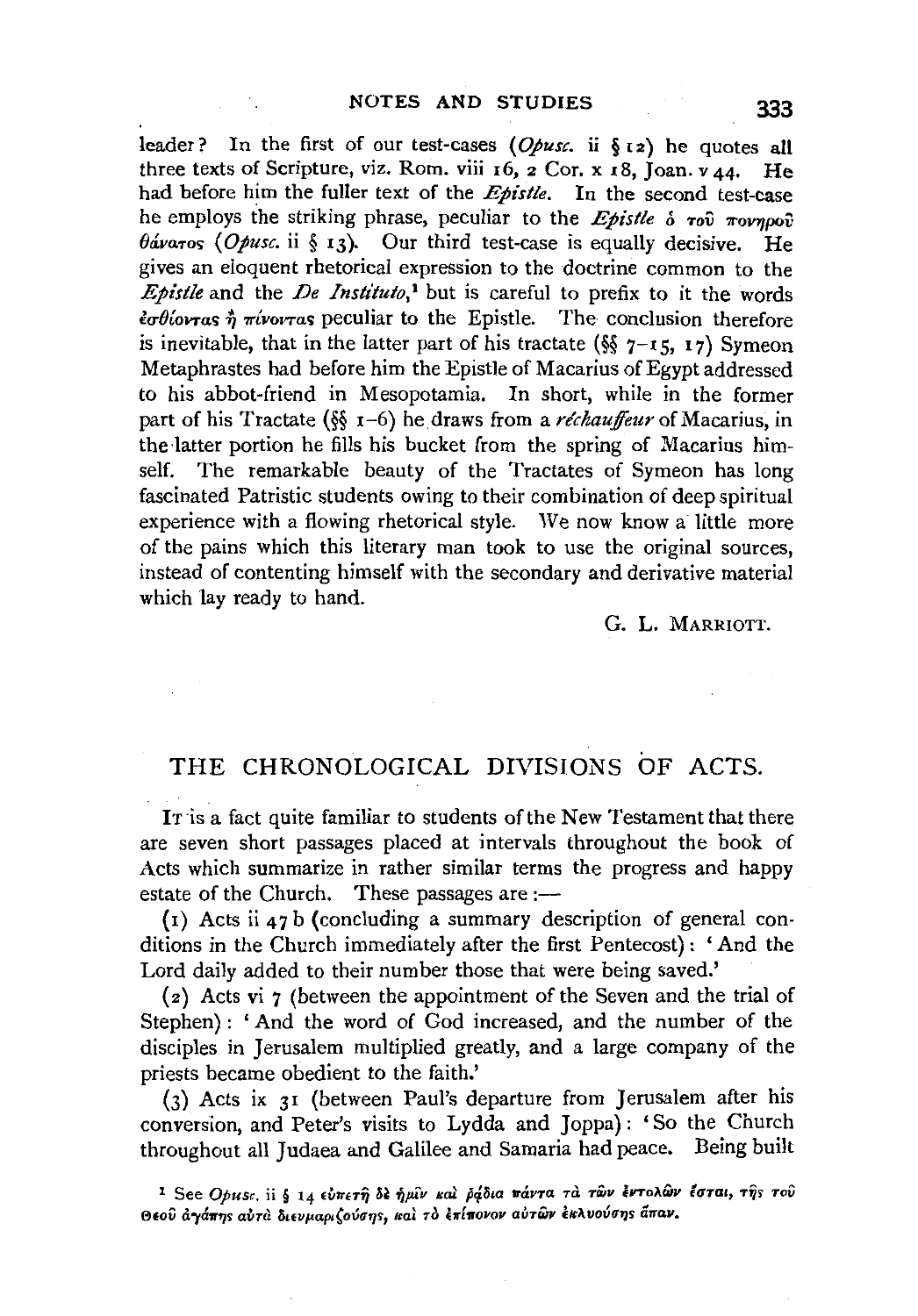up and walking by the fear of the Lord and by the invocation of the Holy Spirit, it was multiplied.'

(4) Acts xii 24 (between the death of Herod and the return of Paul and Barnabas to Antioch after the famine-visit to Jerusalem) : ' But the word of the Lord increased and multiplied.'

(5) Acts xvi 5 (between Paul's arrival at Lystra [? or !conium Jon his Third Missionary Journey, and his passage through [the remainder of] 'the Phrygian and Galatic region', and on to Troas): 'So the Churches were strengthened in the faith and increased in number(s) daily.'

(6) Acts xix 20 (during Paul's stay at Ephesus on his Third Missionary Journey): 'Thus by the strength of the Lord the word increased and grew strong.'

(7) Acts xxviii 31 (Paul lived for two years at Rome): 'proclaiming the kingdom of God and teaching about the Lord Jesus Christ with entire freedom of speech and unmolestedly.' With this the book concludes.

It is the purpose of this paper to investigate the principle or principles on which these recurring refrains were placed by Luke at the particular points in his book where they now stand. Any series of points in a narrative, which on the whole follows the chronological sequence of events, must of course mark stages in the developement of the story ; and the general fact that tbe Lucan refrains in some way serve this purpose is sufficiently obvious at the outset. But on what principle was one stage of the story marked off from the next?

We can dismiss the idea that the dividing lines were drawn on the mechanical plan of splitting up the book .into sections of equal length. The first division is only about two-thirds and the last nearly three times the average length of the intermediate sections, and the equality of these latter is only very approximate.! The disproportionate length of the last section indicates that, although the author in the main body of his work made his divisions of roughly equal size, he did not by any means feel himself tied to a merely formal symmetry of this particular kind.

A more feasible explanation is that the divisions are meant to mark stages in the *territorial expansion* of Christianity. Thus Dr Moffatt *(INT* 284 f.) says: 'The scope and aim of the book is the triumphant extension of the Christian faith from Jerusalem to Rome, through Judaea and Samaria ( $r^8$ ). The first part ( $r^1$ -6<sup>6</sup>) describes the origin of the Church at Jerusalem, the second  $(6<sup>8</sup>-9<sup>30</sup>)$  its diffusion throughout Palestine, including Samaria, the third  $(9^{32}-12^{23})$  its expansion from Judaea to Antioch, the fourth its spread throughout Asia Minor

<sup>1</sup> The sections measure respectively 201, 294, 353, 291, 327, 317, and 881 lines of Nestle's text.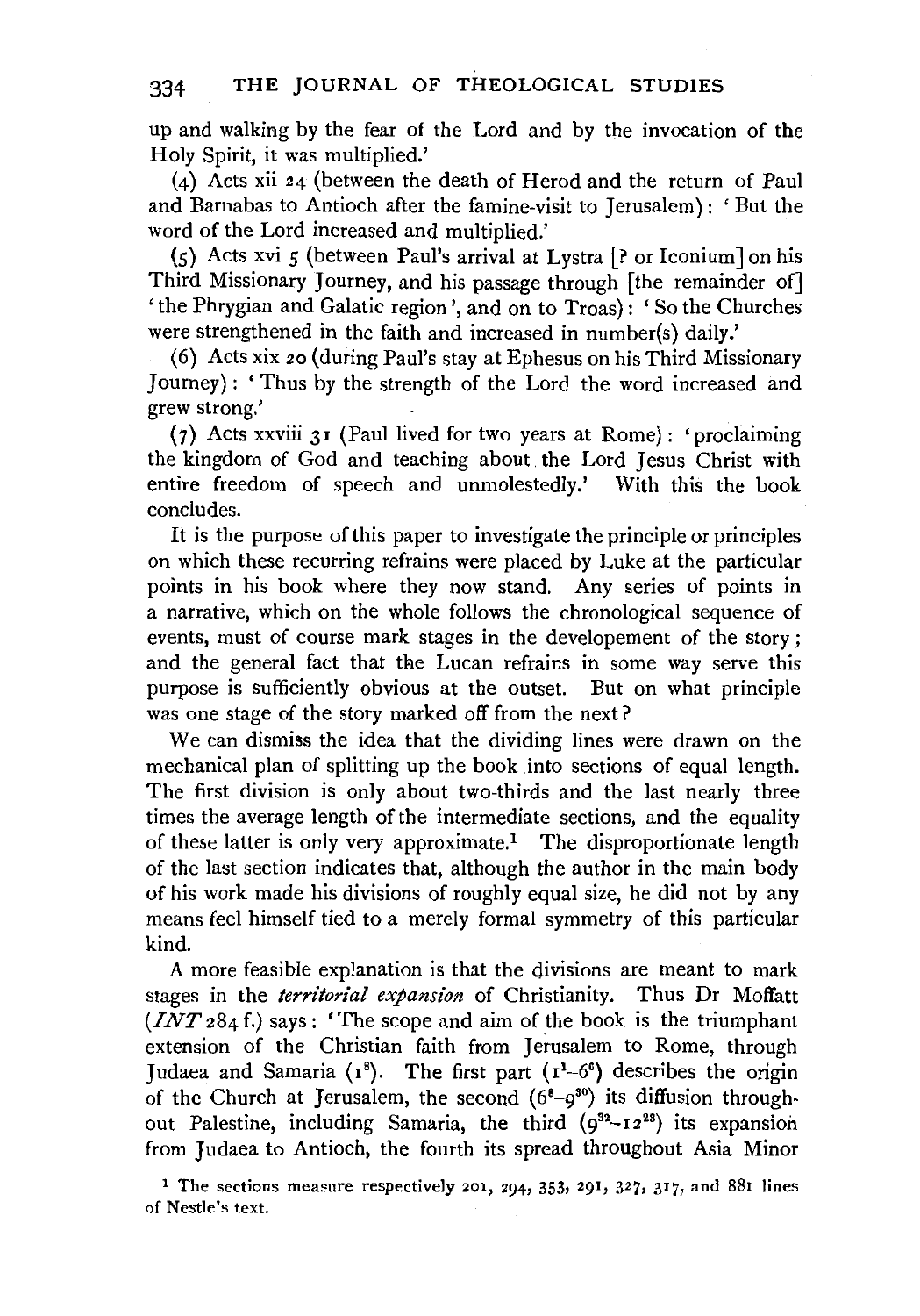$(12^{25}-16^4)$ , the fifth its extension to Europe or Macedonia and Achaia  $(16<sup>6</sup>-19)<sup>19</sup>$ , culminating in the arrival of Paul as the representative of the Gentile Christian gospel at Rome (= *the uttermost parts of the earth*,  $1^{8}$ , ...). Each section is summarized  $(6^{7}$ ,  $9^{31}$ ,  $12^{24}$ ,  $16^{5}$ ,  $19^{20}$ , and  $28^{31}$ ) by a rubric of progress.' Now the extension of Christianity from one country to another was, of course, a matter of great interest to Luke; and it is clear that each of his *main* 1 divisions except the first and the sixth record the establishment of the Gospel in some place or places not previously evangelized, and that the sixth division brings the Apostle of the Gentiles for the first time to Rome. But does this give us the real key to Luke's method of grouping his material? Granting that successive sections of a historical work on the apostolic age must inevitably have recorded steps in the territorial aggrandizement of the Gospel, can we say that Luke's primary interest in the articulation of his material was the spatial enlargement of the evangelized area? Several features in the book go to shew that this supposition is inadequate. For instance, the author leaves us to infer that Christianity already existed at Damascus (ix Io ff), Ephesus (xviii 19 f, xix 1 f), Puteoli (xxviii 13 f), Rome (xviii 2 f, xxviii 14 f: cf. Milligan in  $H\overrightarrow{DB}$  i 129), and apparently Alexandria (xviii 24 f: cf. the reading of  $D^2$ ), at the time when he first has occasion to mention these places in his narrative; that is to say, he passes over in silence the first places in his harrative; that is to say, he passes over in shelle the first establishment of the Gospel in them  $3-$ a proceeding which does not harmonize with the view that his *main* concern was to trace the spread of the Gospel from one spot to another. Again, alongside a certain amount of information as to the breaking of new ground, most of the sections of the book devote much space to narrating what happened in places, the evangelization of which has already been explicitly recorded. Thus the second main section commences not with any description of the spread of the Gospel to new lands, but with occurrences at Lydda, Joppa, Caesarea, and Jerusalem (ix 32-xi I8): we find ourselves twothirds of the way through the section before any new territorial conquest. is mentioned. Note also the space given to events which happened at Antioch (xi 27-30, xv I f, 30-39, Jerusalem (vi 8-viii 3,<sup>4</sup> ix 26-29, xi I-18, xii 1-19, xv 2-29, xxi 17-xxiii 30), Caesarea (x, xii 19-23, xxi 8-15, xxiii 32-xxvii 2), and Ephesus (xix, cf. xx  $17-38$ ), long after they had first received the Gospel. From the point where the so-called First

<sup>1</sup> I regard the section down to ii 47 as introductory.<br><sup>2</sup> Ovros ήν κατηχημένοs έν τῆ πατρίδι τὸν λόγον τοῦ Κυρίου (υ. 25).

<sup>3</sup> We might add Lydda (ix 32) and Joppa (ix 36-38) to the list, but the evangelization of these places is probably covered by viii 1, 40 (cf. xi 19).

 $\pm$  I omit the first section (down to vi 7), as that is naturally occupied with the early days of the Jerusalem Church.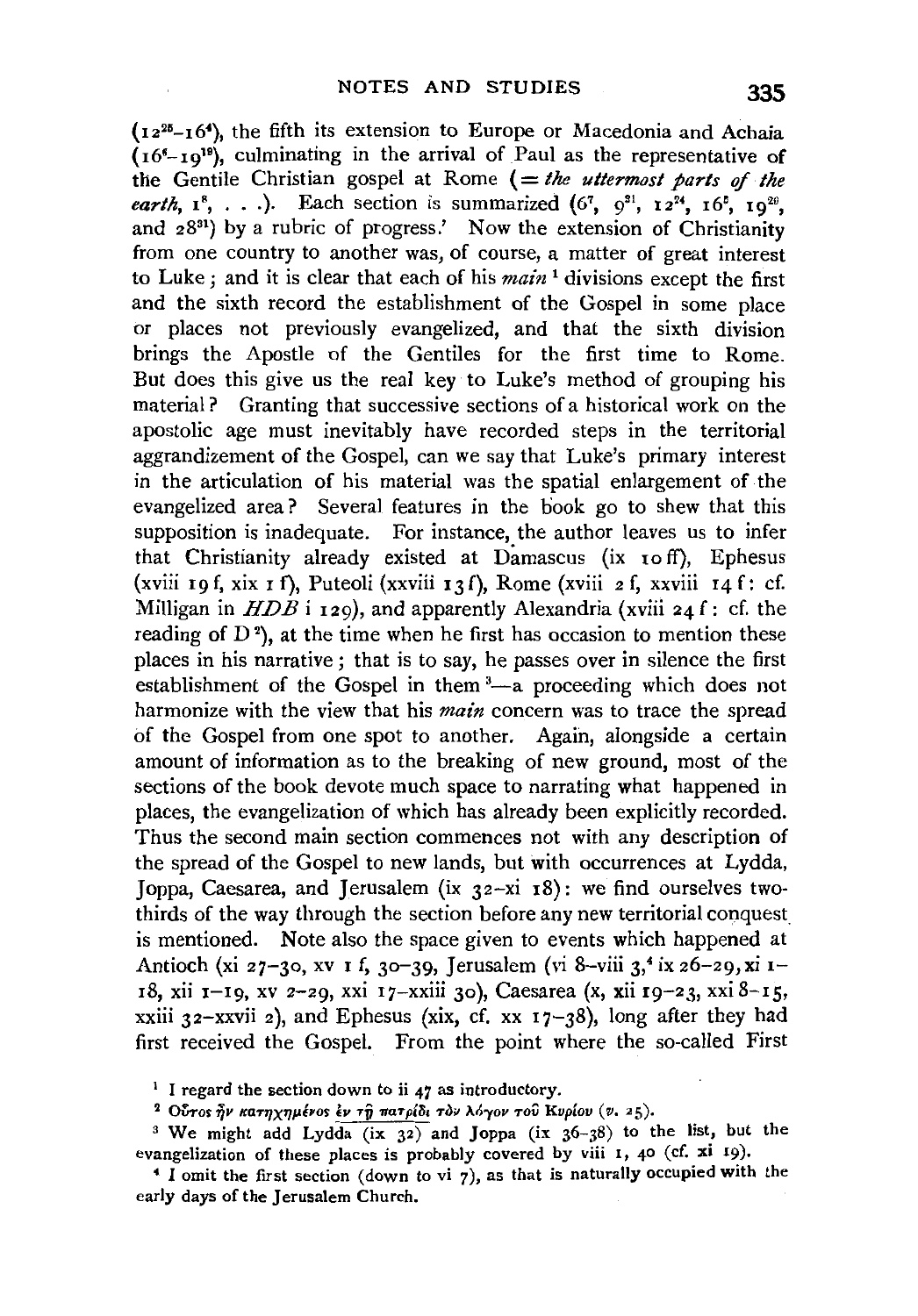Missionary Journey of Paul begins, right on to the end of the book, the author is concerned far more to describe the work and experiences of the apostle and his movements from place to place, over old ground as well as over new, than to trace simply the forward march of the Christian gospel, even of that 'Gentile Christian gospel ' of which Paul was the special representative. Most remarkable is the setting of xvi 5 :- xvi 1 takes Paul to Derbe and Lystra ; *v.* 4 speaks of him as 'going through the cities', presumably those just mentioned, perhaps including Iconium in view of  $v$ . 2. In  $v$ . 6 he passes through  $\tau \dot{m}v$  $\Phi$ *pvy*(av kai  $\Gamma$ aλaτικήν χώραν, which, on the widely accepted South Galatian hypothesis, meant the region of the province of Galatia which was ethnographically Phrygian and contained the cities of Iconium and Antioch. That is to say, the 'rubric of progress' here comes right in the middle of Paul's visit to the various cities he had already evangelized on his First Missionary Journey. It immediately precedes not the Apostle's departure into 'fresh woods and pastures new', but his visit to Iconium and Antioch, in other words, the completion of his survey of one of his former mission-fields.<sup>1</sup>

The foregoing considerations prompt us to look for some other explanation of the scheme of' rubrics' than the division of the material either into convenient sections of approximately equal length or into stages marking the territorial expansion of the Gospel, though in the nature of the case the author had some regard to both these considerations. It is natural to ask the question, whether the divisions may not be chronological. Mr C. H. Turner, in his careful and thorough article on 'The Chronology of the New Testament' in Hastings's *Dictionary* of *the Bible* definitely treats the divisions of Acts as *periods* (HDB i 421 b), and, after determining by independent investigation the dates of certain points in the story, remarks: 'It remains only to adjust, by the help of these points, the division into periods (see p. 421b), which is the single hint at a chronology supplied by St. Luke in the earlier part of his work. . . . That the chronology here adopted results in a more or less even division of periods-i. from A.D. 29; ii. from A.D. 35; iii. from A.D. 39-40; iv. from A.D. 45-46; v. from A.D. 50; vi. from A.D. 55 (to A.D. 61)-such as St. Luke seems to be contemplating, must be considered a slight step towards its verification' (ibid. 424).

Now none of the 'summaries' can be said exactly to mark important

<sup>1</sup> It is therefore not strictly accurate to say: 'the interpolation at this point of the fourth period-summary in 165, though no doubt primarily intended to emphasize the great step forward into Europe which follows, marks also a beating of time between the old work and the new' (C. H. Turner in *HDB* i 422 a). The refrain marks the division between Lycaonian and Phrygian Galatia (both old fields), rather than that between Galatia and the as yet untrodden regions beyond.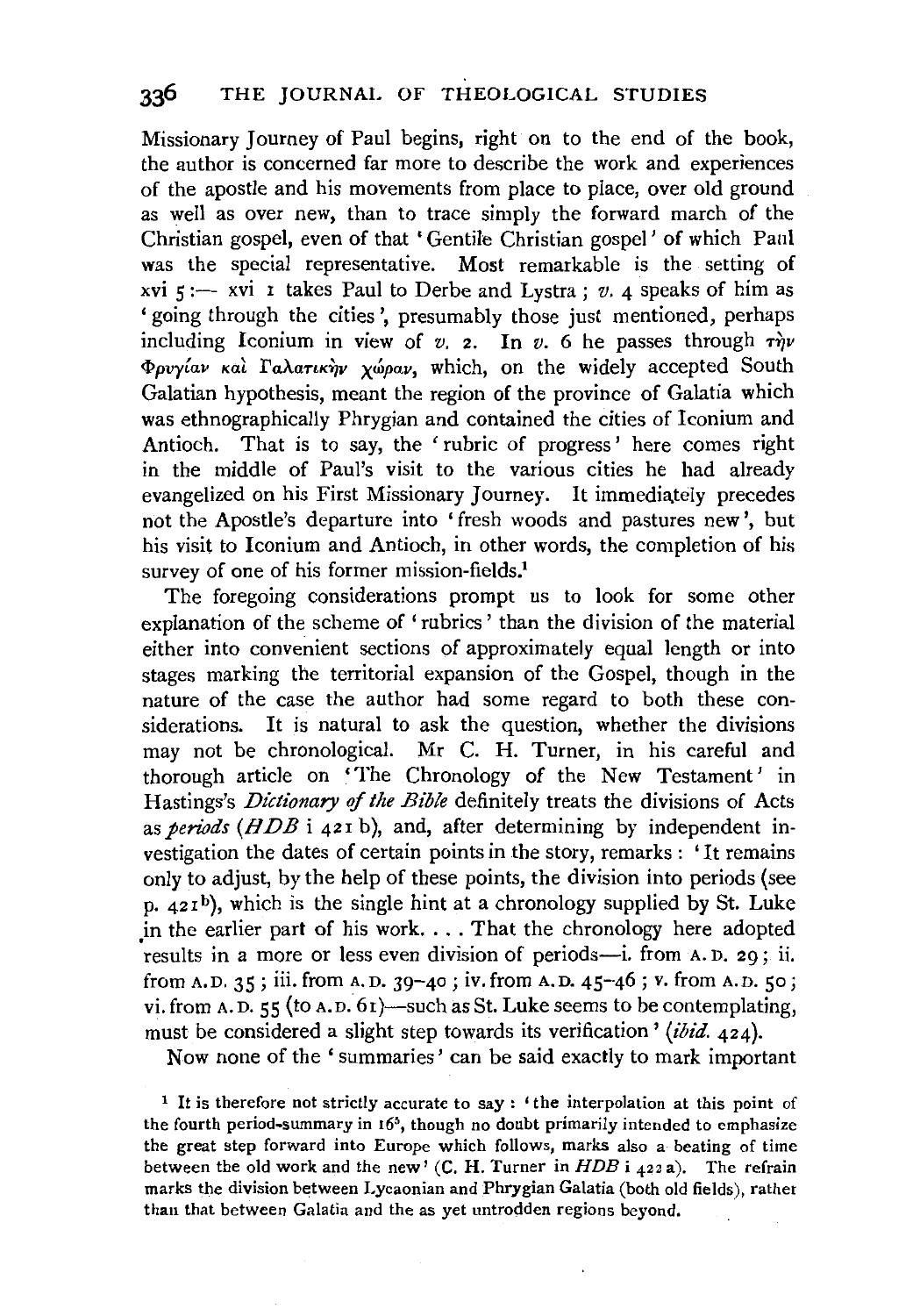turning-points or dividing-lines in the developement of the narrative. The passage which immediately follows each of them is not as a rule distinguished in a specially striking way from what immediately precedes it. This fact not only strongly confirms the supposition that the landmarks are chronological, but even suggests that the chronological basis is meant to be more than merely approximate. The strange position of  $xvi$   $s$ —to which attention has just been drawn—lends weight to the hypothesis that the author was attempting to cut up his story into exactly equal periods. The assumption that such is the case must not of course be made to govern investigations into the chronology of the Apostolic Age ; but if that assumption is confirmed at several points by independent investigation of the chronology, then its aid may reasonably be invoked to determine other points for which more direct evidence fails us.

With Mr Turner's list of dates it is not possible to get beyond 'a more or less even division of periods '. But his calculations, besides resting on a minute and scholarly investigation of the various lines of evidence, involve one or two assumptions on certain controversial points in regard to which still more accurate determinations seem now to be within our reach.

1. Mr Turner makes no use of the Delphian inscription by which the commencement of Gallio's proconsulship in Achaia is fixed for Midsummer A. D.  $51$ .<sup>1</sup> As-Paul had then been at Corinth eighteen months (Acts xviii  $I_1$ ), he must have arrived there at the beginning of A. D. 50, not October 50, as Mr Turner suggests  $(HDB \nvert 422 \nvert b)$ . The commencement of the Second Missionary Journey must therefore be thrown back to immediately after the Council at Jerusalem, which Mr Turner calculates may have happened at Passover A.D. 49 (though he prefers Pentecost and makes the journey begin September 1, 49).

2. Mr Turner, like many other scholars, identifies the events of Gal. ii with those of Acts xv and (regarding the fourteen years of Gal. ii I as including the three of Gal. i  $\overline{18}$  arrives at 35-36 as the date of Paul's conversion, and 38 as that of his first visit to Jerusalem. The great objections to this reconstruction are the difficulty of explaining why Paul in Gal. ii omitted all reference to his famine-visit to Jerusalem (Acts xi 30, xii 25), when his argument made it desirable, if not imperative, that his enumeration of visits to Jerusalem should be exhaustive,<sup>2</sup> why he makes no reference in the Epistle to the Apostolic Decree of Acts xv, which would have been a powerful support to his

VOL. XIX. z

<sup>&</sup>lt;sup>1</sup> Deissmann *St Paul* p. 255.<br><sup>2</sup> Authors who differ from one another so widely as Schmiedel, McGiffert, and Ramsay, all agree that Paul's enumeration of visits to Jerusalem in Galatians must be exhaustive. Others think differently.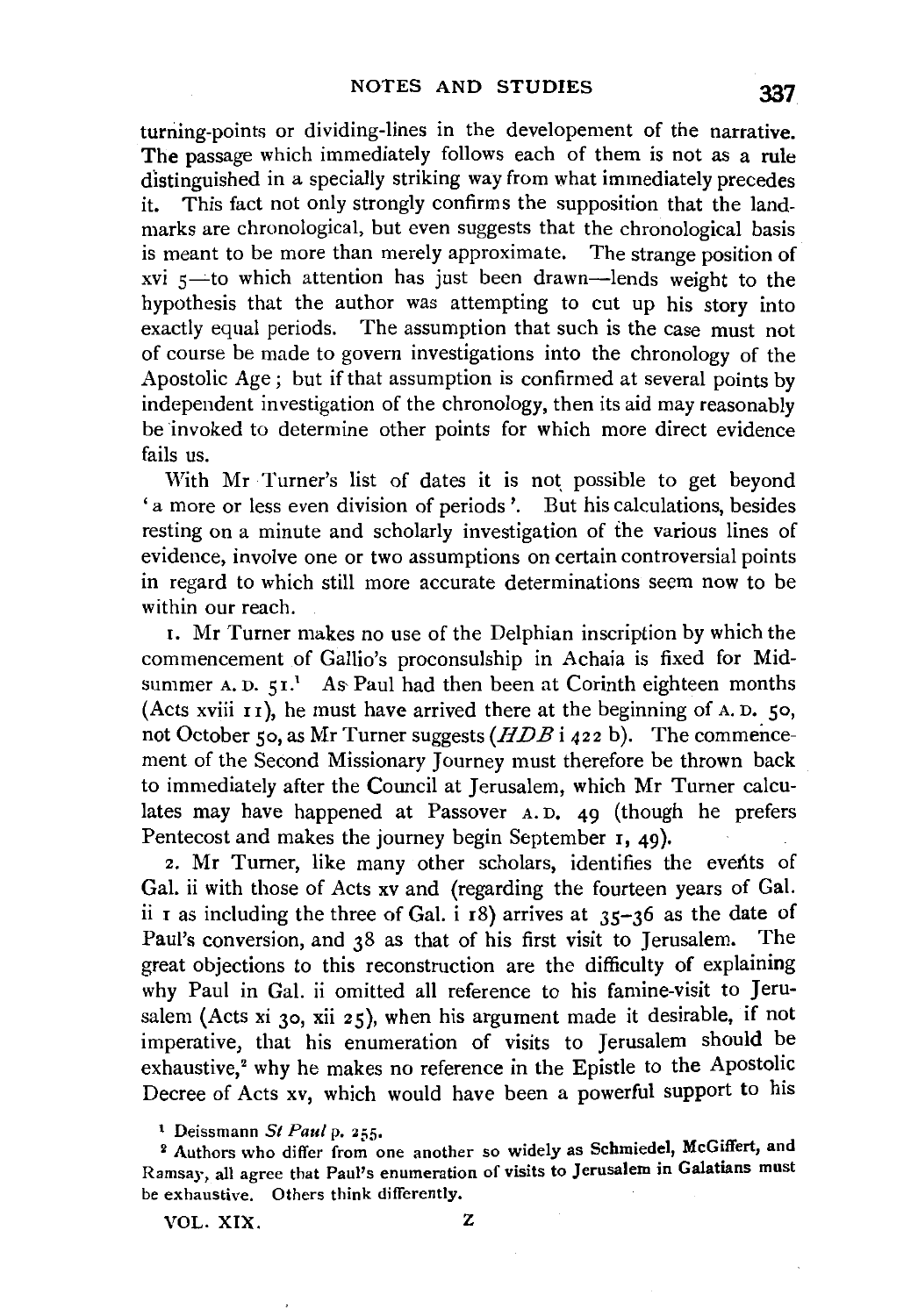## 338 THE JOURNAL OF THEOLOGICAL STUDIES

main plea, and how the private conference of Gal. ii 2 is to be harmonized with the public conference of Acts xv. The features of Galatians are more simply accounted for by identifying the visit of Gal. ii with the famine-visit, and placing the composition of the Epistle on the eve of the Council of Acts xv, instead of after it. Two main objections have been urged against this view: first, that there could not have been *two*  important discussions at Jerusalem of the question of circumcising Gentile converts, and that the narratives of Acts xv and Gal. ii must therefore refer to the same events; and secondly, that it is impossible that Paul should have circumcised Timothy (Acts xvi 3) *after* writing as he did in Gal. v 2.1 But the former objection is an *a priori* assumption: as Emmet says (' *The Epistle to the Galatians', The Readers Commentary*, p. xvii): 'As soon as ever wandering evangelists left Jewish soil, and addressed themselves to Gentile hearers, the 'Gentile question' was bound to arise.... And the sort of discussion implied<br>in Gal. ii is exactly what we should expect at this early stage.' In in Gal. ii is exactly what we should expect at this early stage.' regard to the latter objection, the statement that Paul circumcised Timothy is a difficulty 2 whatever date we give to the act; but if it is to be accepted as historical, there is no greater difficulty in putting it after the writing of Gal. v 2 than there is in putting it after the occurrence of the events narrated in Gal. ii and Acts xv. Moreover, the view here advocated, which not only has in one important 'respect the powerful support of Ramsay, but has been adopted by a number of recent critics like Weber, Round, Kirsopp Lake, and Emmet, possesses the additional advantages of enabling us to regard• the order of events in Gal. ii  $\bar{I}$  if, II ff, as chronological,<sup>3</sup> without supposing that James, Peter, and Barnabas were all unfaithful to the agreement arrived at in Acts xv, and to identify the poor-relief mentioned in Gal. ii Io with the object of the famine-visit, and the 'certain from James' of Gal. ii I 2 with the ' certain from Judea ' of Acts xv I.

Now Mr Turner (op. cit. 417a) proves that the famine occurred certainly not earlier than  $46$  and possibly in  $47$ . If we place Paul's famine-visit to Jerusalem early in  $47<sup>4</sup>$  and reckon the fourteen years of Gal. ii  $I$  not from his first visit but from his conversion,<sup> $5$ </sup> this latter

<sup>1</sup> Moffatt ( $INT$  92) pronounces this an 'incredible idea'.<br><sup>2</sup> McGiffert doubts it, and suggests that Timothy was one of those who had received circumcision at the instigation of the Judaizers *(Apostolic Age*  p. 233 f). 3 Turner *(HDB* i 424 a) thinks the dispute with Peter at Antioch *preceded* the

discussion at Jerusalem.

 $4$  Mr. Turner adopts 46 in his summary of results  $(424 b)$ , but, from the details he gives, early in 47 seems equally likely. *Time* would *be* spent at Antioch in collecting the supplies to be sent.

<sup>5</sup> All agree that the Greek *permits* of this construction, and Ramsay *(Paul the*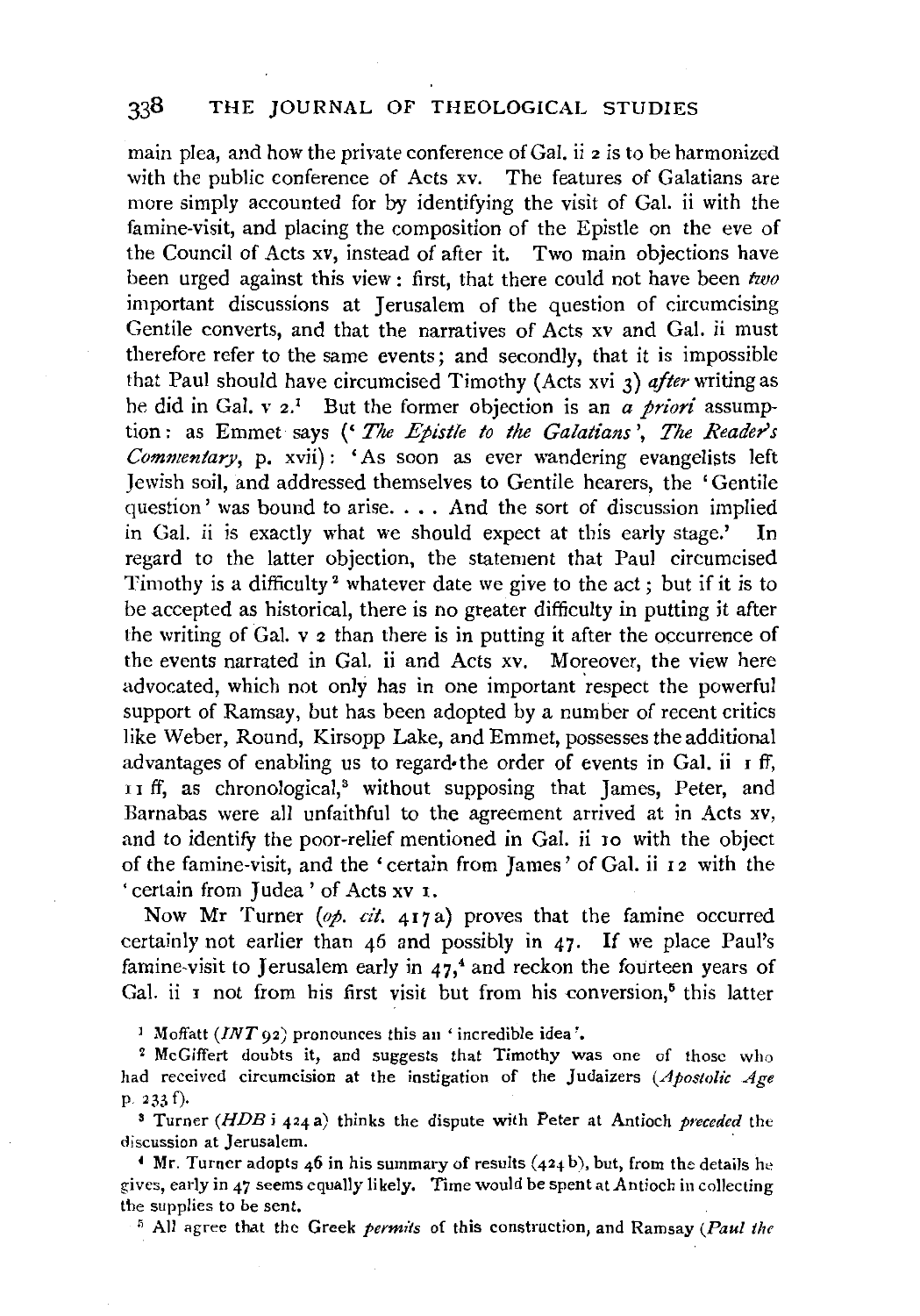event will fall in the latter part of A. D. 34· As the debut of Stephen as an apologist, his trial, and martyrdom, seem to have preceded the con version of Paul by a few months only, we are led to the middle or early part of A. D. 34 as the latest possible date for Luke's second periodical summary (vi 7). That it might be assignable to an earlier date is conceivable, but unlikely, for probably no long interval is to be understood as having elapsed between Stephen's appointment as almoner (which immediately precedes the summary) and his public discussions (which immediately follow it).

The third periodical summary falls between the departure of Paul from Jerusalem (three years after his conversion, Gal. i 18-24, Acts ix 30), i.e.  $A.D. 36<sup>1</sup>$  and before Peter's visits to Lydda, Joppa, and Caesarea. We do not know the dates of these visits, or of the evangelization of Gentiles at Antioch, or of the mission of Barnabas to that city, which are the next events recorded (Acts xi  $10-24$ ). Neither do we know how long Barnabas had been working there before he fetched Paul from Tarsus (Acts xi  $25$ ), but we are told that they were both guests of the church of Antioch 'for a whole year' (Acts xi 26). If, as seems probable, this year immediately preceded the famine-visit to Jerusalem, Paul's arrival at Antioch would fall at the beginning of 46. But this reckoning has, strangely enough, already taken us beyond the last event immediately preceding the next periodical summary-viz. the death of Herod (Acts xii  $20-24$ ), which is fixed for A.D. 44 (after Nisan 1).<sup>2</sup> The martyrdom of James and the imprisonment of Peter narrated in Acts xii r f are probably to be placed about Passover (see *vv.* 3 f) A. D. 41, only a few months after the new Emperor Claudius had invested Herod with the sovereignty of Judaea and Samaria, and just within the twelve years from the resurrection of Jesus during which the Apostles were traditionally supposed to have remained in Jerusalem.<sup>3</sup> What has happened in Acts xi f seems to be this. Barnabas's mission from Jerusalem to Antioch clearly took place some time before the martyrdom of James; but as Luke is now speaking of Antioch, he goes on to complete his account of doings there-regardless of his chrono-

*Traveller* p. 382) gives reasons for preferring it. Paul was naturally disposed to make the interval look as long as possible.

<sup>1</sup> The mention of Aretas in 2 Cor, xi 32 does not compel us to put Paul's escape from Damascus after the death of Tiberius, even on Mr Turner's own showing  $(416a)$ ; for, as Von Soden (EB 296) says, for all we know, Tiberius may have made Damascus over to Aretas in A. D. 34· But it appears that there may quite well have been an ethnarch of Aretas at Damascus while imperial coins were being struck in the city (Kirsopp Lake *Earlier Epistles of St Paul* pp. 322 f.), i.e. prior to A,D. 34•

<sup>2</sup> Turner *op. cit.* 416 b.<br><sup>8</sup> Harnack *Chronologie der altchr. Lit.* i 243 f.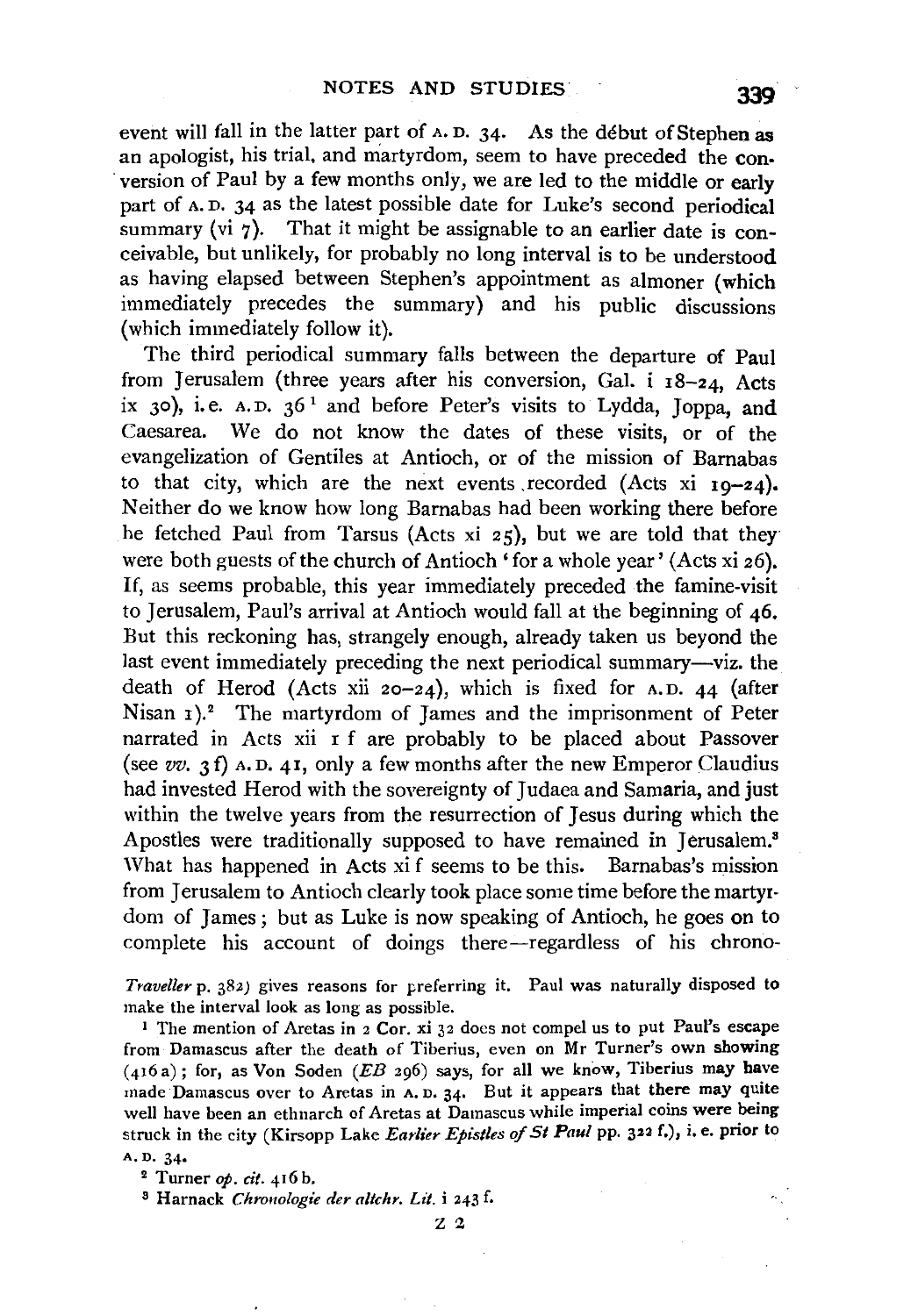logical dividing lines—until he reaches the point at which the stories of Antioch and Jerusalem again touch each other, i.e. the famine-visit (xi 30). He then takes up the story of events at Jerusalem after Barnabas left, and pursues the narrative of events there (and incidentally at Caesarea) down to the same point, viz. the famine-visit. It is in the course of this latter series of events that the fourth periodical summary (ignored in the former or Antiochene series) is placed. The third summary (ix 31) therefore falls between A. D. 36 and early A.D. 41; the fourth (xii 24) after Nisan rst A. D. 44 and before the beginning of A.D. 47·

The fifth summary (xvi  $\varsigma$ ) comes shortly after the commencement of the Second Missionary Journey, which for reasons already given is placed almost immediately after Passover 49. As Paul arrived in Corinth at the beginning of so, not more than the first few weeks of travel can be allowed to bring him to that point on his journey where the summary is inserted.

The sixth summary (xix 2o) occurs during Paul's residence at Ephesus in the course of his Third Missionary Journey. This residence, according to Mr Turner, lasted from Jan. 53 to March or April 55 *(HDB* i 422 b).

The seventh and last summary  $(xxviii 31)$  can be placed any time after the commencement of Paul's residence at Rome, which beganas Mr Turner thinks  $(423 a)$ -early in A.D. 59.

Summing up we may say that, if Mr Turner's carefully constructed scheme of chronology be modified in the directions suggested by the Delphian inscription and the Epistle to Galatians, we arrive at the following results in regard to the seven refrains of  $Acts$ :-

The first falls immediately after Pentecost A.D. 29.<sup>1</sup>

The second falls in the middle or early part of A. D. 34·

The third falls between A.D. 36 and the early months of A.D. 41.

The fourth falls after Nisan rst A. D. 44, and before the beginning of A.D. 47·

The fifth falls a few weeks after the Passover of A. D. 49·

The sixth falls between Jan. A. D. 53 and March or April A. D. 55.

The seventh falls in the early part of A. D. 59·

Is it an over-hazardous conjecture that Luke may have intended to place his periodical summaries at quinquennial intervals reckoning from the first great Pentecost? The Pentecosts of 29, 34, 39, 44, 49, 54, and A.D. 59 are all possible-some demonstrably probable-and one certain-as points at which Luke drew his chronological dividing lines.

<sup>1</sup> For the probable date of the Crucifixion, see Mr Turner's exhaustive discussion in *HDB* **i** 410-415.